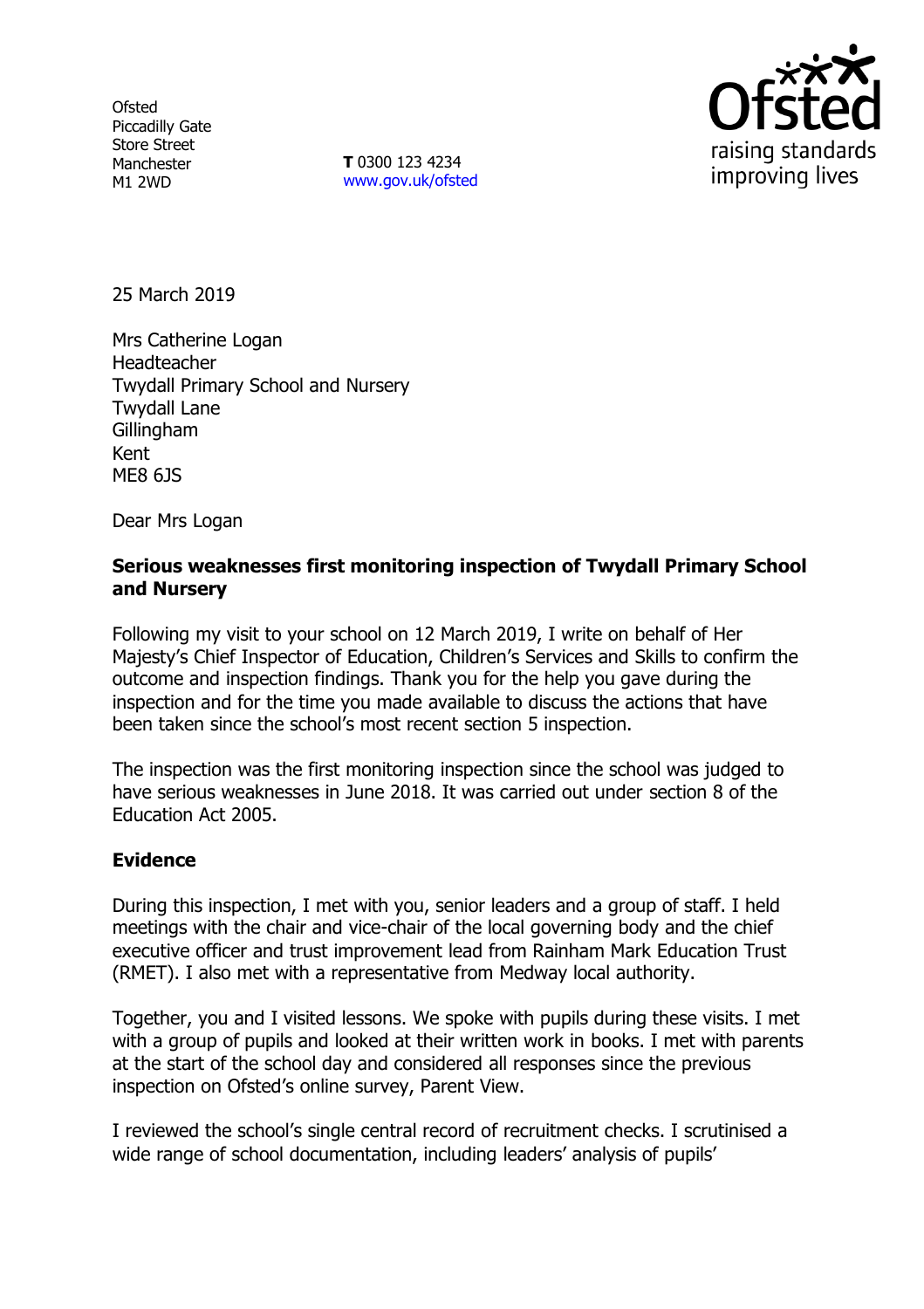

attendance and progress and I reviewed pupils' behaviour logs. The trust's statement of action and the school's improvement plan were evaluated.

## **Context**

Staffing overall has remained stable since the previous inspection. You were appointed as substantive headteacher in January this year. Two new governors have recently joined the local governing body. You have appointed a new member of nursery staff, a teaching assistant in Reception Year and two midday supervisors.

Funding for hearing-impaired pupils has now ceased, with one pupil remaining in this provision. From January 2019 the school has been providing breakfast and after-school sessions.

## **The quality of leadership and management at the school**

You show determined leadership, underpinned by your passion for an inclusive school and your fundamental belief that '[pupils] have one chance'. You are ably supported by members of your senior leadership team, who share your focused approach and vision for the high standards you expect to see. You work well as a team and together have brought consistency and a sense of urgency to your work. Staff welcome the positive culture in the school and describe it as a 'supportive' and 'progressive' place to be. All staff, including support staff and middle leaders, value the opportunities you are providing for their professional development and recognise its impact on improving their practice.

During my tour of the school and visits to the classrooms, the atmosphere was calm and purposeful. Relationships between staff and pupils, and between pupils, are respectful. You and your leaders are skilfully improving the quality of teaching and learning. Pupils were observed appropriately engaged in a range of learning activities, working hard and rising to teachers' increasingly higher expectations of what they can do. The impact of your work to ensure that all staff in lessons contribute to pupils' learning is evident, with adults adeptly helping pupils who need extra support and challenge. This is enabling all groups of pupils to make strong progress, particularly in English and mathematics.

Since the last inspection you have ensured that pupils have opportunities to write frequently and at length across a range of subjects. Pupils show great pride in their improved writing skills, enthusiastically sharing examples of their writing during the inspection. Nonetheless, as you rightly recognise, teachers' expectations for pupils' handwriting and presentation need raising further. Current pupils' work shows increasing opportunities for pupils to develop their reasoning skills in mathematics, with teachers routinely guiding pupils to explain their mathematical thinking.

You have focused on improving the teaching of early reading through systematic staff training. As a result, staff are now confident in their delivery of phonics. This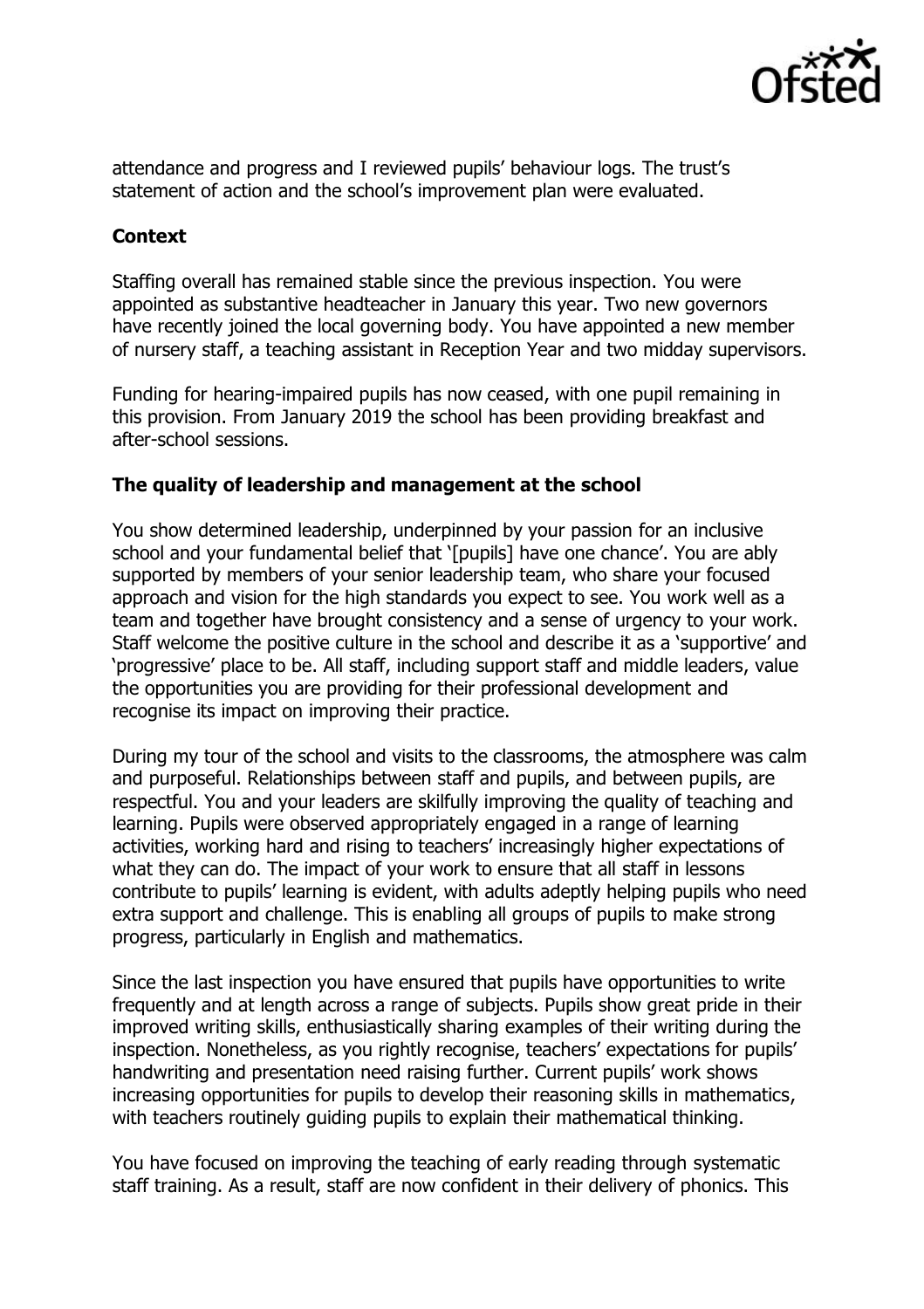

consistent approach, along with investment in appropriate resources to support reading and the routine tracking of pupils' progress, is enabling pupils to get off to a flying start in their reading.

Since the last inspection you, in collaboration with your staff and underpinned by wider research, have carefully considered how the school's feedback policy can help pupils deepen their understanding. Teachers use this new approach intelligently and consistently across the school, with staff and pupils united about the positive difference this is making to learning.

You are ensuring that pupils are supported effectively to manage their behaviour. For the small number of pupils who require extra help to regulate their actions, you have implemented carefully considered support. You and your team closely analyse patterns of behaviour and these records indicate an overall reduction in behavioural incidents. Your well-thought-through work to improve attendance continues to be highly effective. Overall attendance is improving, including that of disadvantaged pupils. The proportion of pupils who are persistently absent is reducing, although you recognise there is work to do so this aligns more closely to national figures. Recent initiatives, such as the early morning 'magic bagels' are leading to an improvement in pupils' punctuality. You are sensibly working closely with the local authority to reduce exclusions.

Parents spoken to are unanimously positive about the improvements to the school and their children's school experience. Parents of children with special educational needs and/or disabilities (SEND) were particularly effusive about the support you and your staff offer their children.

Since the previous inspection, you and the leadership team have introduced effective and improved systems to monitor and track pupils' progress. You are ensuring that assessment of pupils' work is now accurate through leaders' rigorous and consistent monitoring, checks on the quality of teaching and regular discussions about pupils' progress with teachers. The school's performance information is further scrutinised by the trust's improvement lead to confirm its accuracy. You ensure that interventions are having the necessary impact and adjust accordingly in order that pupils may make the best possible progress.

Leaders are taking a measured approach to the development of the curriculum and this work is firmly underway. They are starting to make effective use of teachers' skills and expertise in their curriculum design. Pupils study a broad range of subjects, regularly enjoying music and sport. In addition, by ensuring that wider activities such as visits to the town of Rochester and to the Royal Engineers Museum have a specific purpose linked to pupils' learning, you are enriching the curriculum in a notably meaningful way. You and your team recognise that there is further work to be done to ensure consistency in curriculum provision across all subjects and classes, as well as in the early years. Work in current pupils' books